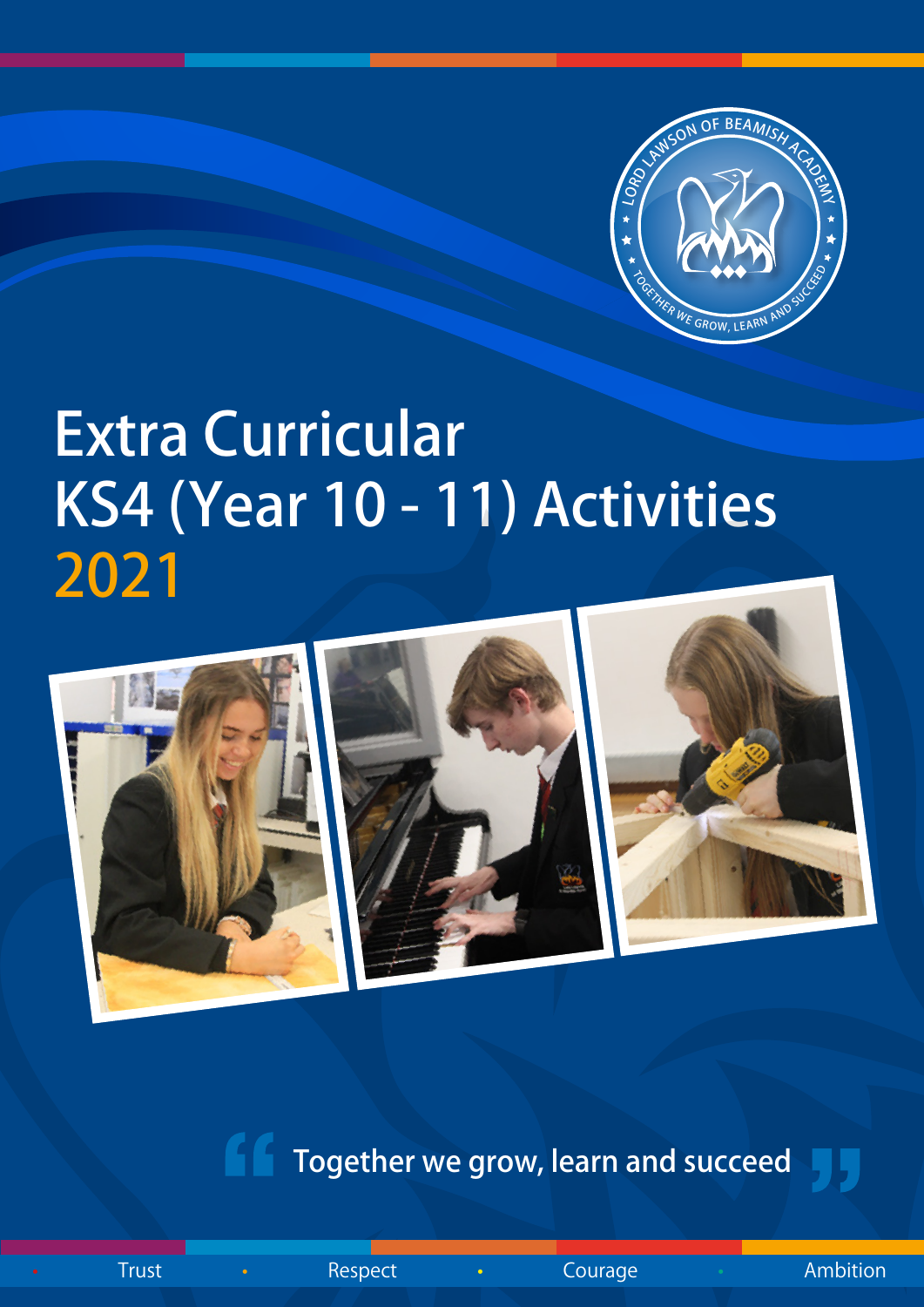## **Monday**

| All Years 7 - 13                             |                          |               |               |
|----------------------------------------------|--------------------------|---------------|---------------|
| What?                                        | <b>Where?</b>            | When?         |               |
| <b>LRC</b> homework club                     | <b>LRC and ICT suite</b> | $3.20 - 4.15$ |               |
| <b>RE EthFlix - Movies and Morality Club</b> |                          |               |               |
| All Years 7 - 11                             |                          |               |               |
| What?                                        | <b>Where?</b>            | When?         |               |
| <b>Computer homework help for</b>            | ICT33                    | $3.20 - 4.00$ |               |
| <b>KS3 - KS4</b>                             |                          |               |               |
| <b>Rowing</b>                                | <b>PE</b>                | $3.30 - 4.30$ |               |
| <b>SEN access and homework support</b>       | <b>SEN</b>               | $3.15 - 4.00$ |               |
| <b>Trampolining and gymnastics</b>           | <b>PE</b>                | $3.30 - 4.30$ |               |
| Year 11                                      |                          |               |               |
| What?                                        | <b>Where?</b>            | When?         |               |
| <b>Art revision</b>                          | <b>AR12</b>              | $3.15 - 4.30$ |               |
| <b>BTEC Business studies revision</b>        | <b>BS31</b>              | $3.15 - 4.00$ | Week 1        |
|                                              | <b>BS39</b>              | $3.15 - 4.00$ | Week 2        |
| <b>Business Studies GCSE revision</b>        | <b>BS39</b>              | $3.15 - 4.00$ | <b>Week1</b>  |
|                                              | <b>BS31</b>              | $3.15 - 4.00$ | <b>Week 2</b> |
| <b>Child development revision</b>            | <b>TE11</b>              | $3.30 - 4.30$ |               |
| <b>English Literature revision</b>           | <b>EN15</b>              | $3.15 - 4.00$ |               |
| <b>French revision</b>                       | MFL34                    | $3.15 - 4.00$ |               |
| <b>Geography and History</b>                 | <b>GG30</b>              | $3.20 - 4.15$ |               |
| <b>Geography revision</b>                    | <b>GG34</b>              | $3.15 - 4.15$ |               |
| <b>Graphics revision</b>                     | <b>AR13</b>              | Lunchtime     |               |
|                                              | <b>AR13</b>              | $3.30 - 4.30$ |               |
| <b>Hospitality revision</b>                  | <b>TE11</b>              | $3.30 - 4.30$ |               |
| <b>Maths Foundation</b>                      | <b>MA211/MA24</b>        | $3:15 - 4:00$ |               |
| <b>Maths Higher revision</b>                 | <b>MA25</b>              | $3:15 - 4:00$ |               |
| $PE - GCSE$                                  | <b>PE13</b>              | $3.15 - 4.00$ |               |
| $PE-OCR$                                     | <b>PE13</b>              | $3.15 - 4.00$ |               |
| Photography                                  | <b>AR12</b>              | $3:15 - 4:30$ |               |
| <b>Religious Studies</b>                     | <b>RE31</b>              | $3.15 - 4.00$ |               |
| <b>GCSE Science - Physics</b>                | <b>SC20 (LCR)</b>        | $3.15 - 4.00$ |               |
|                                              | <b>SC22 (JF)</b>         |               |               |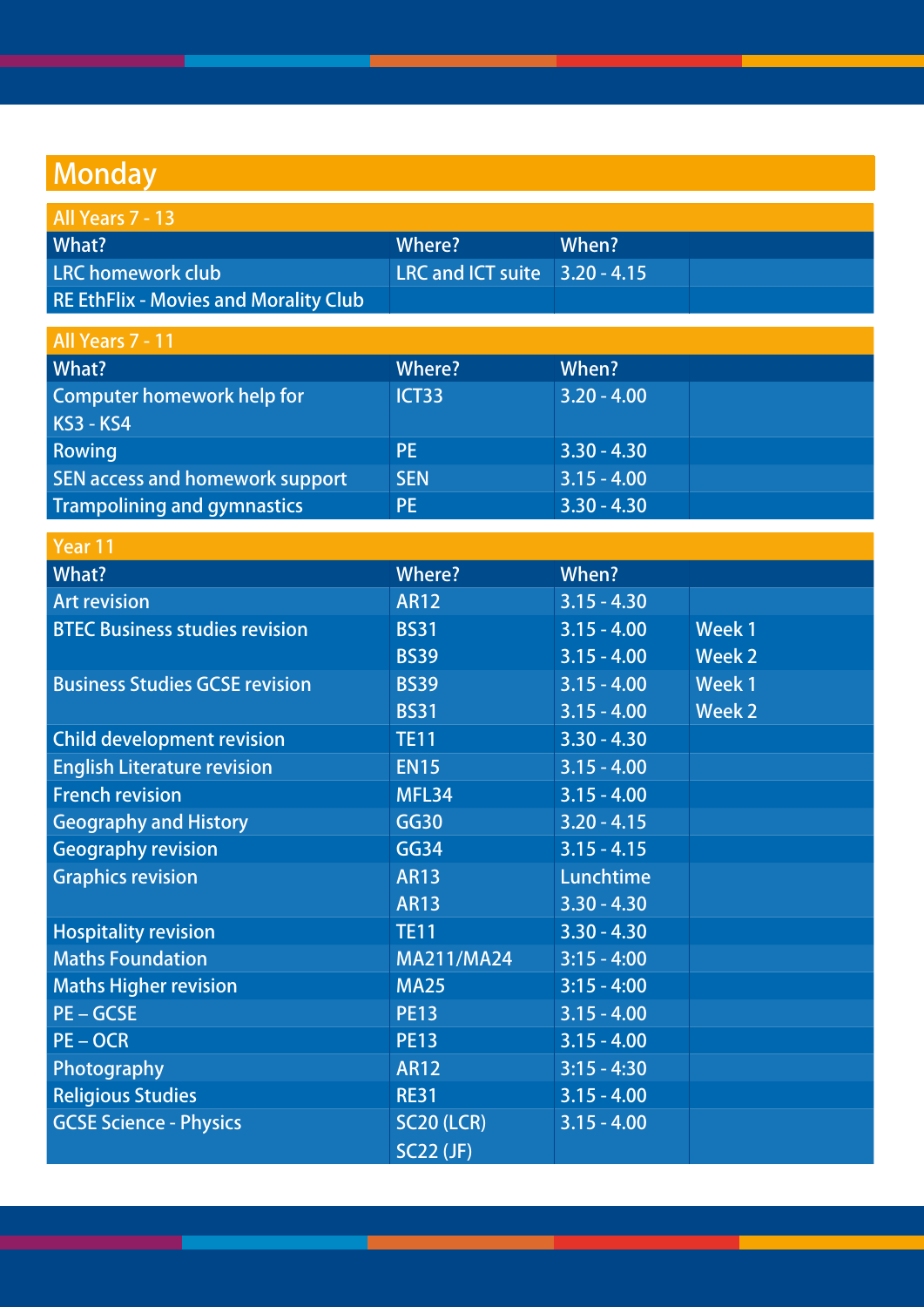## **Monday**

| Year 11                                  |                   |               |               |
|------------------------------------------|-------------------|---------------|---------------|
| What?                                    | Where?            | When?         |               |
| <b>GCSE Science – Synergy (Life)</b>     | <b>AR15 (ACA)</b> | $3.15 - 4.00$ | Week 2        |
| - Synergy (Physical)                     | <b>SC29 (PB)</b>  | $3.15 - 4.00$ | <b>Week1</b>  |
|                                          | <b>SC23 (CD)</b>  | $3.15 - 4.00$ |               |
|                                          |                   |               |               |
| Year 10                                  |                   |               |               |
| What?                                    | Where?            | When?         |               |
| <b>Art KS4</b>                           | <b>AR12</b>       | $3.30 - 4.30$ |               |
| <b>English masterclass (YEAR 9 - 10)</b> | <b>EN111</b>      | $3.15 - 4.15$ |               |
| <b>French study revision</b>             | MFL34             | $3.15 - 4.00$ | <b>Week 1</b> |
|                                          | MFL36             | $3.15 - 4.00$ | Week 2        |
| <b>Geography and History</b>             | <b>GG30</b>       | $3.20 - 4.15$ |               |
| Graphics                                 | <b>AR13</b>       | $3.30 - 4.30$ |               |
| Photography                              | <b>AR12</b>       | $3.30 - 4.30$ |               |

#### **Tuesday**

| All Years 7 - 13                    |                               |               |  |
|-------------------------------------|-------------------------------|---------------|--|
| What?                               | Where?                        | When?         |  |
| <b>LRC</b> homework club            | LRC and ICT suite 3.15 - 4.15 |               |  |
|                                     |                               |               |  |
| All Years 7 - 11                    |                               |               |  |
| What?                               | Where?                        | When?         |  |
| <b>SEN access and spelling club</b> | <b>SEN department</b>         | $3.15 - 4.00$ |  |
|                                     |                               |               |  |
| Year 11                             |                               |               |  |
| What?                               | Where?                        | When?         |  |
| French                              | MFL36                         | Lunchtime     |  |

#### **Wednesday**

| All Years 7 - 13        |                                 |               |  |
|-------------------------|---------------------------------|---------------|--|
| What?                   | Where?                          | When?         |  |
| Geography homework help | GG30                            | $3.20 - 4.15$ |  |
| LRC homework club       | LRC and ICT suite $3.15 - 4.15$ |               |  |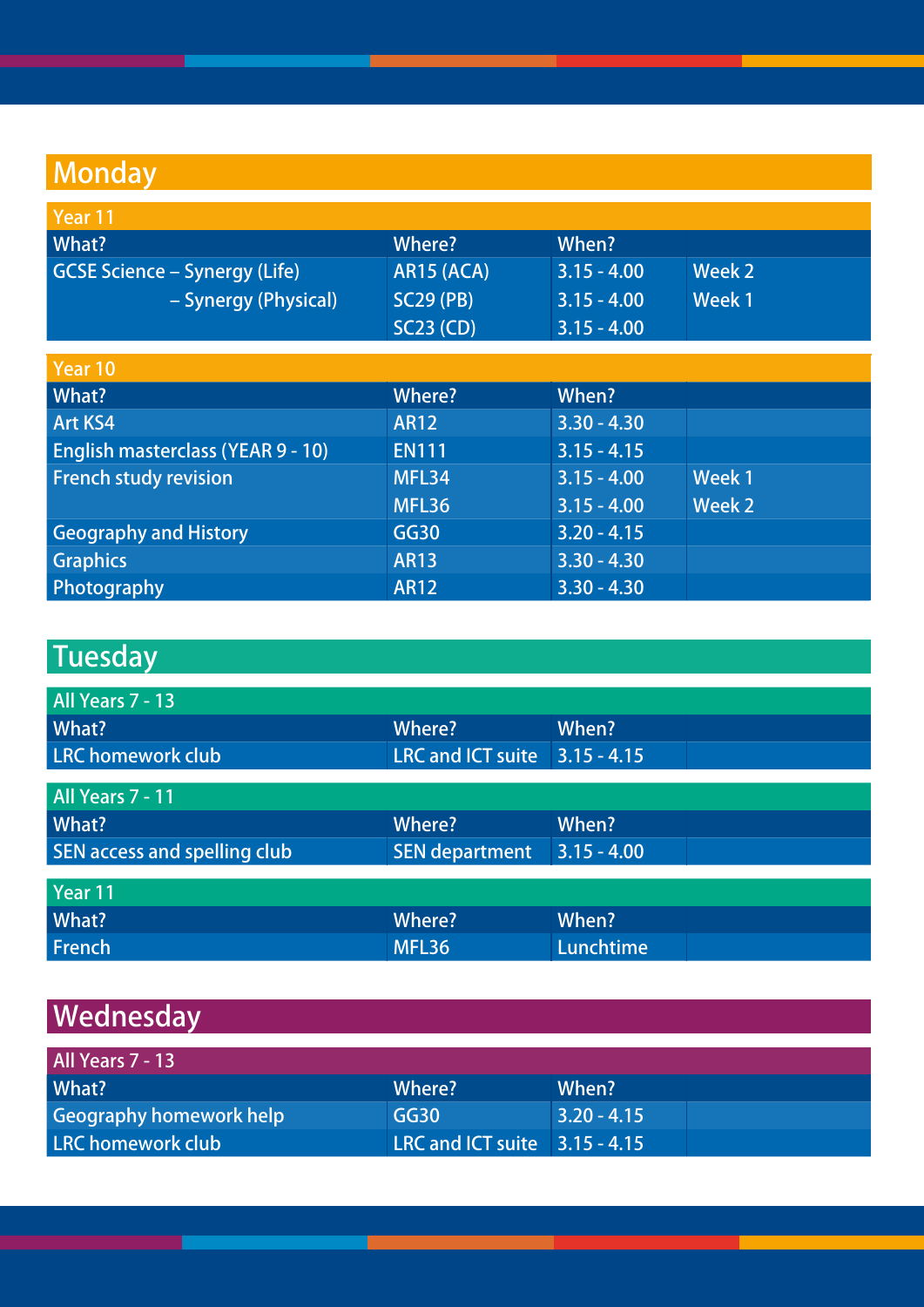#### **Wednesday**

| <b>Years 7 - 11</b>                      |                      |                                     |               |
|------------------------------------------|----------------------|-------------------------------------|---------------|
| What?                                    | <b>Where?</b>        | When?                               |               |
| <b>Girls football</b>                    | <b>PE</b>            | $3.30 - 4.30$                       |               |
| SEN access and handwriting club          | <b>SEN</b>           | $3.15 - 4.00$                       |               |
| Year 11                                  |                      |                                     |               |
| What?                                    | <b>Where?</b>        | When?                               |               |
| <b>Art</b>                               | <b>AR10</b>          | $3.30 - 4.30$                       |               |
| <b>BTEC Business</b>                     | ICT35                | $3:15 - 4:00$                       |               |
| <b>Child Development</b>                 | <b>TE10</b>          | $3.15 - 4.30$                       |               |
| <b>Computer Science</b>                  | ICT <sub>37</sub>    | $3:15 - 4:15$                       |               |
| <b>English Language</b>                  | <b>EN14</b>          | $3:15 - 4:00$                       |               |
| <b>Job Shop</b>                          | <b>LRC ICT suite</b> | $1.30 - 2.10$                       |               |
| Geography                                | GG30 / GG32          | $3:15 - 4:15$                       |               |
| <b>History</b>                           | <b>HI31/HI33</b>     | $3.15 - 4.00$                       |               |
| <b>ICT BTEC</b>                          | ICT <sub>37</sub>    | $3:15 - 4:15$                       |               |
| <b>Maths Foundation</b>                  | <b>MA21/MA26</b>     | $3:15 - 4:00$                       |               |
| <b>PE GCSE</b>                           | <b>PE13</b>          | $3.15 - 4.00$                       |               |
| <b>Science GSCE - Biology</b>            | <b>SC20 (LL)</b>     | $3.15 - 4.00$                       | <b>Week 2</b> |
| <b>Science GSCE - Chemistry</b>          | <b>SC28 (LL)</b>     | $3.15 - 4.00$                       |               |
| <b>GCSE Science - Synergy (Physical)</b> | <b>SC22 (JF)</b>     | $3.15 - 4.00$                       |               |
| – Synergy                                | <b>SC27 (EC)</b>     | $3.15 - 4.00$                       | <b>Week 2</b> |
| - Synergy                                | <b>SC29 (CRN)</b>    | $3.15 - 4.00$                       | <b>Week 2</b> |
| <b>Textiles</b>                          | <b>TE10</b>          | $3.15 - 4.30$                       |               |
| Year 10                                  |                      |                                     |               |
| What?                                    | <b>Where?</b>        | When?                               |               |
| Art                                      | <b>AR10</b>          | $3.15 - 4.30$                       |               |
| <b>Job Shop</b>                          | <b>LRC ICT suite</b> | $1.\overline{30} - 2.1\overline{0}$ |               |
| <b>Maths homework club</b>               | <b>MA23</b>          | $3.15 - 4.00$                       |               |
| <b>Netball</b>                           | PE department        | $3.30 - 4.30$                       |               |
| <b>Textiles</b>                          | <b>TE10</b>          | $3.30 - 4.30$                       |               |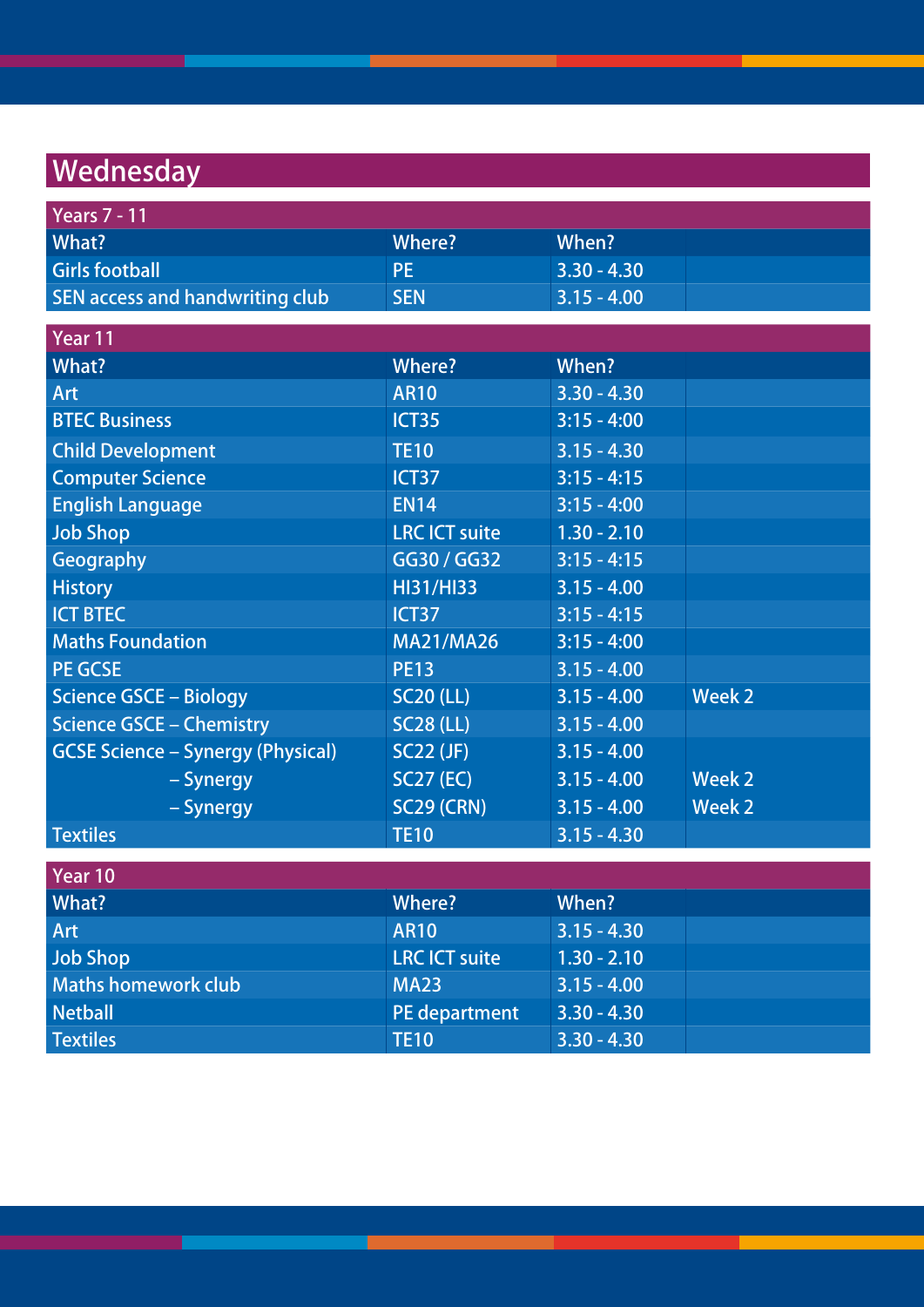#### **Thursday**

| All Years 7 - 13                |                                  |               |               |
|---------------------------------|----------------------------------|---------------|---------------|
| What?                           | <b>Where?</b>                    | When?         |               |
| <b>LRC</b> homework club        | <b>LRC and ICT suite</b>         | $3.20 - 4.15$ |               |
| <b>Years 7 - 11</b>             |                                  |               |               |
| What?                           | <b>Where?</b>                    | When?         |               |
| <b>History homework club</b>    | <b>HI130</b>                     | $3.20 - 4.00$ |               |
| SEN access and homework support | <b>SEN</b>                       | $3.15 - 4.00$ |               |
|                                 |                                  |               |               |
| Year 11                         |                                  |               |               |
| What?                           | <b>Where?</b>                    | When?         |               |
| <b>BTEC Business Studies</b>    | <b>BS31</b>                      | $3.15 - 4.00$ |               |
| <b>Child development</b>        | <b>TE11</b>                      | $3.30 - 4.30$ |               |
| <b>English Literature</b>       | <b>EN15</b>                      | $3:15 - 4:00$ |               |
| <b>German</b>                   | MFL32                            | $3:15 - 4:00$ |               |
| <b>History</b>                  | <b>HI31/HI33</b>                 | $3.15 - 4.00$ |               |
| <b>Hospitality</b>              | <b>TE11</b>                      | $3.30 - 4.30$ |               |
| <b>ICT BTEC</b>                 | <b>ICT35</b>                     | $3.15 - 4.00$ |               |
| <b>Maths Foundation</b>         | <b>MA22/MA27/</b><br><b>MA28</b> | $3:15 - 4.00$ |               |
| <b>Maths Higher</b>             | <b>MA23/MA29</b>                 | $3.15 - 4.00$ |               |
| $PE-OCR$                        | <b>PE13</b>                      | $3.15 - 4.00$ |               |
| <b>Religious Studies</b>        | <b>RE33</b>                      | $3.15 - 4.00$ |               |
| <b>GCSE Science - Chemistry</b> | SC23 (CD)                        | $3.15 - 4.00$ | Week 1        |
|                                 | <b>SC23 (CD)</b>                 | Lunchtime     | <b>Week 2</b> |
| <b>GCSE Science - Synergy</b>   | SC21 (LL) (Life)                 | Lunchtime     |               |
|                                 | $SC24$ (HN)                      | $3.15 - 4.00$ |               |
|                                 | <b>SC26 (RD)</b>                 | Lunchtime     |               |
|                                 |                                  |               |               |
| Year 10                         |                                  |               |               |
| What?                           | <b>Where?</b>                    | When?         |               |
| Art                             | <b>AR11</b>                      | $3.15 - 4.30$ |               |
| <b>Child development</b>        | <b>TE11</b>                      | $3.30 - 4.30$ |               |

\* Art rooms will be available most lunchtimes - check with your teacher.

**German** MFL32 3.20 - 4.00 Week 1

MFL30 3.20 - 4.00 Week 2